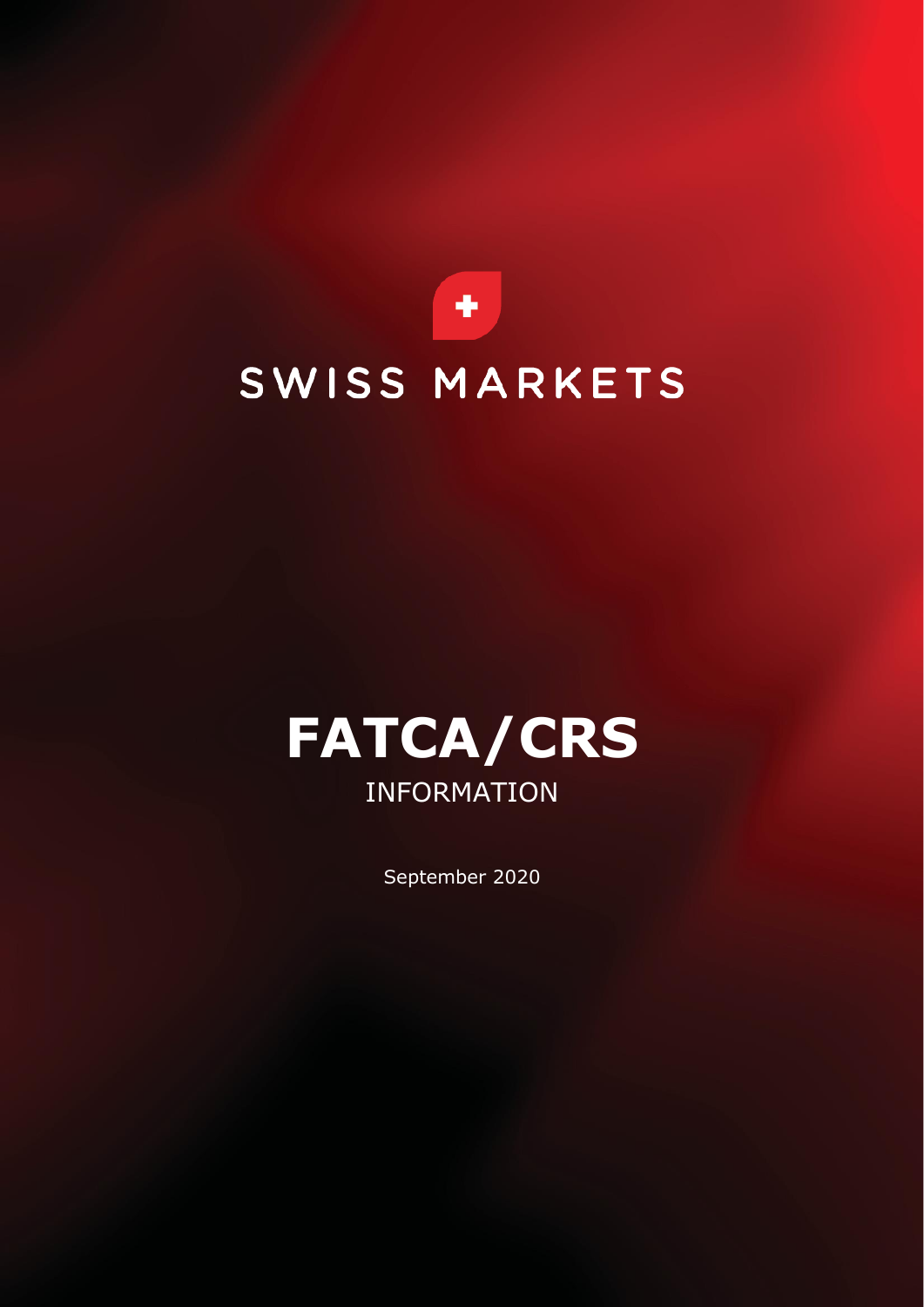# **BDS MARKETS**

### **1. FATCA Reportable Persons**

Taking into consideration the newly proposed U.S. Regulations all Foreign Financial

Institutions ("FFIs") will need to comply with the Foreign Account Tax Compliance Act

("FATCA"). In accordance to FATCA we as an FFI are required to disclose information in relation to our US reportable persons.

All US reportable persons will need to notify the FFI accordingly, so as to be able to comply with the FATCA regulations.

#### **Definition of US reportable person:**

- A U.S. citizen (including dual citizen)
- A U.S. resident alien for tax purposes
- A domestic partnership
- A domestic corporation
- Any estate other than a foreign estate

Any trust if:

- A court within the United States is able to exercise primary supervision over the administration of the trust, and
- One or more United States persons have the authority to control all substantial decisions of the trust
- Any other person that is not a foreign person.

Please go through the *declaration* below to provide your agreement or not upon account registration:

- I am not a U.S. citizen (including dual citizen) or resident
- My birthplace is not in the U.S.
- I do not have a current U.S. mailing or residence address (including a U.S. post office box or U.S. "in-care-of" address)
- I do not have a current U.S. telephone number
- I do not have standing instructions to transfer funds to an account maintained in the United States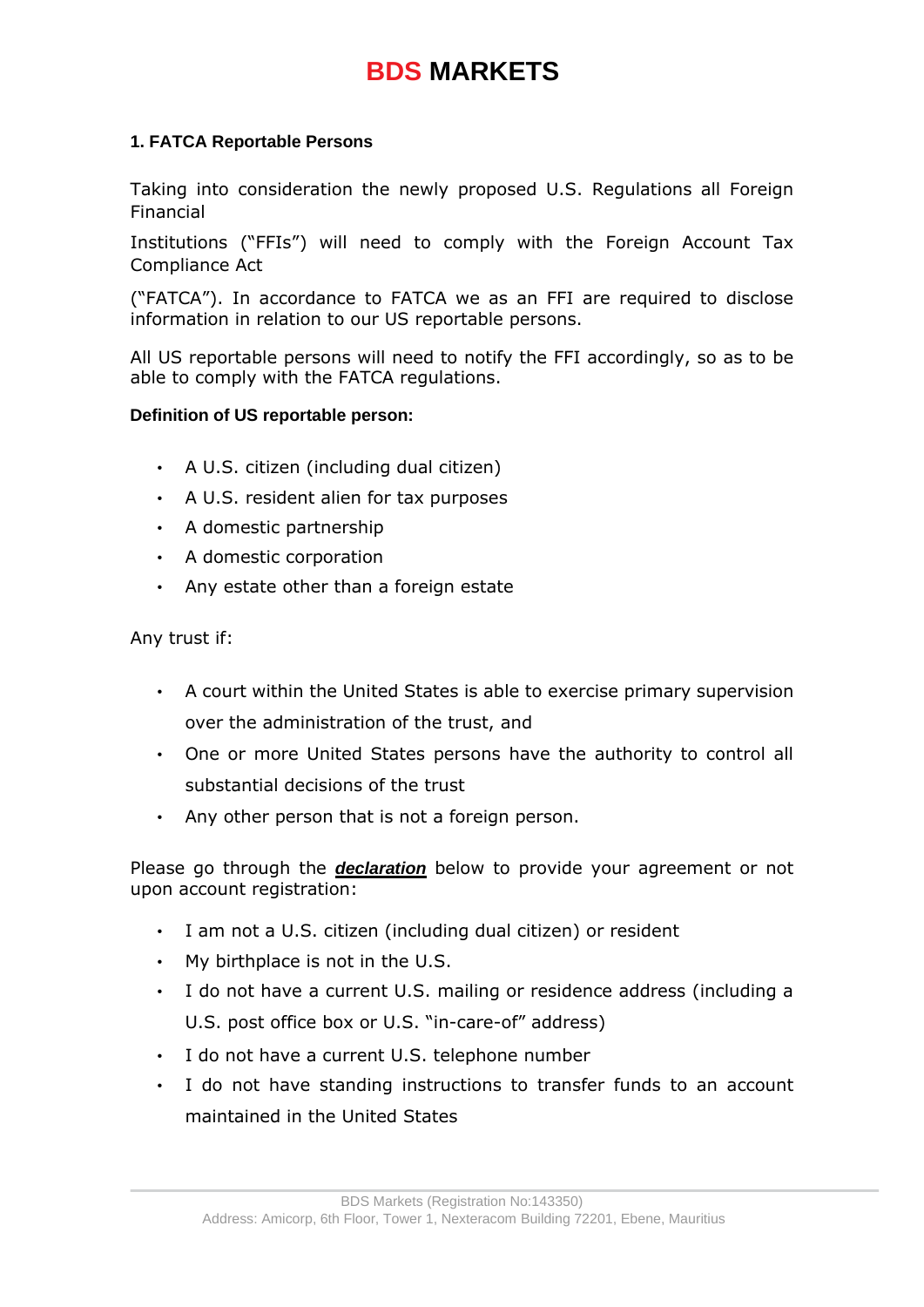## **BDS MARKETS**

- I do not have currently effective power of attorney or signatory authority granted to a person with a U.S. address
- I do not have an "in-care-of" or "hold mail" address that is the sole address for the Account Holder. The Investor needs to note that in the case of a Pre-existing

Individual Account that is a Lower Value Account, an "in-care-of" address outside the United States is not to be treated as U.S. indicia.

• I do not possess a U.S. TIN (hereafter "Tax Identification Number").

#### **2. CRS Reportable Persons**

Regulations based on the OECD Common Reporting Standard ("CRS") require the Company to collect and report certain information about an account holder's tax residence. Each jurisdiction has its own rules for defining tax residence. In general, you will find that tax residence is the country/jurisdiction in which you live. Special circumstances may cause you to be resident elsewhere or resident in more than one country/jurisdiction at the same time (dual residency). If you are a U.S. citizen or tax resident under U.S. law, you will go through the Declaration as per the above (see section FATCA reportable Persons).

If your tax residence (or the account holder, if you are completing the form on their behalf) is located **outside US**, we may be legally obliged to pass on the information in this form and other financial information with respect to your financial accounts the tax authorities in Mauritius and they may exchange this information with tax authorities of another jurisdiction or jurisdictions pursuant to intergovernmental agreements to exchange financial account information. As a financial institution, we are not allowed to give tax advice. Your tax adviser may be able to assist you in answering specific questions on this form. Your domestic tax authority can provide guidance regarding how to determine your tax status.

If a tax identification Number or TIN is unavailable please provide the appropriate reason A, B or C upon account registration as indicated below.

**Reason A** - The country/jurisdiction where the Account Holder is resident does not issue TINs to its residents

**Reason B** - The Account Holder is otherwise unable to obtain a TIN or equivalent number (Please explain why you are unable to obtain a TIN if you